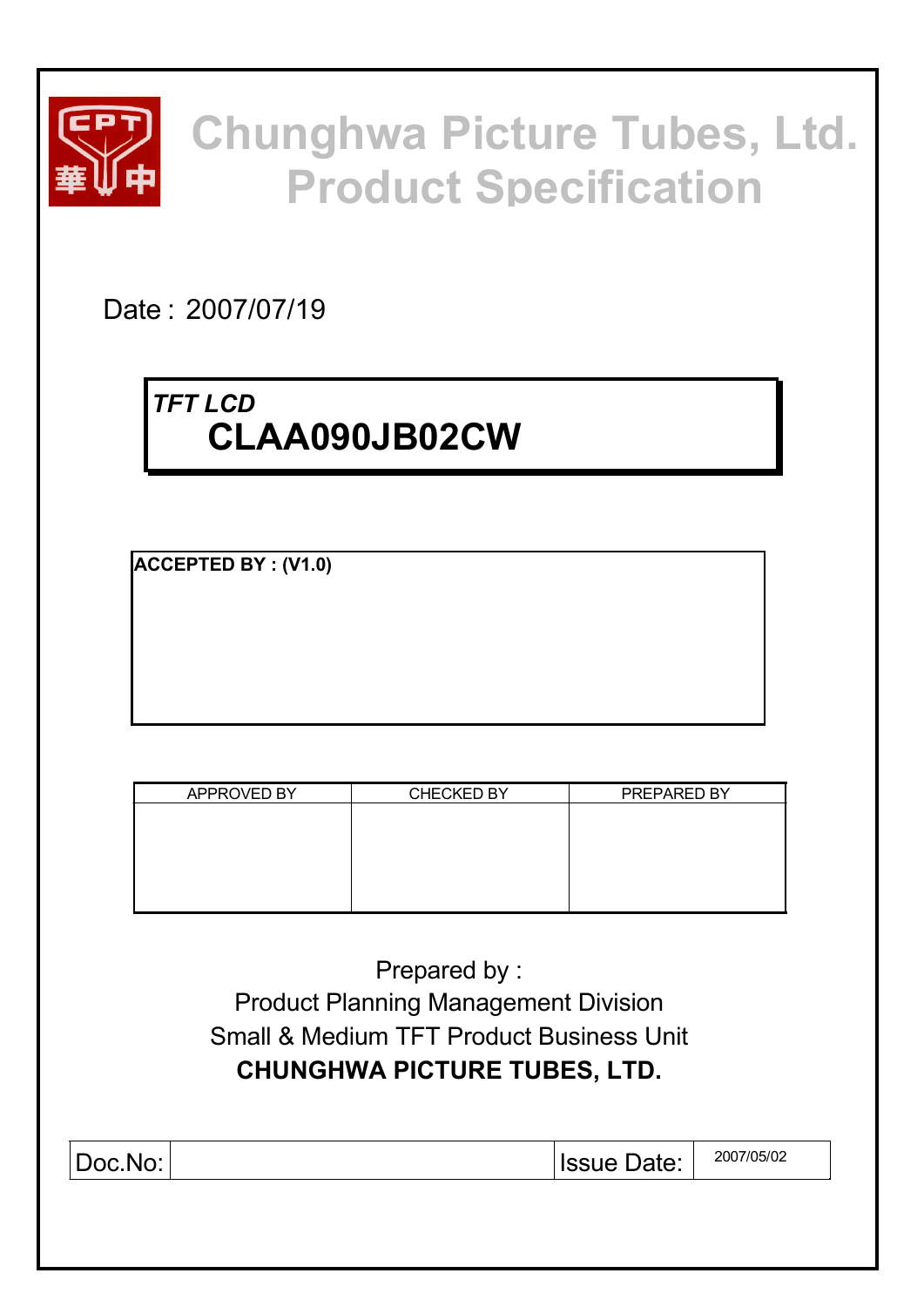### **REVISION STATUS**

| Revision<br>Notice | Description           | Page                     | Rev. Date  |
|--------------------|-----------------------|--------------------------|------------|
| Ver. 1.0           | <b>First revision</b> | $\overline{\phantom{a}}$ | 2007.07.10 |
|                    |                       |                          |            |
|                    |                       |                          |            |
|                    |                       |                          |            |
|                    |                       |                          |            |
|                    |                       |                          |            |
|                    |                       |                          |            |
|                    |                       |                          |            |
|                    |                       | ▼                        |            |
|                    |                       |                          |            |
|                    |                       |                          |            |
|                    |                       |                          |            |
|                    |                       |                          |            |
|                    |                       |                          |            |
|                    |                       |                          |            |
|                    |                       |                          |            |
|                    |                       |                          |            |
|                    |                       |                          |            |
|                    |                       |                          |            |
|                    |                       |                          |            |
|                    |                       |                          |            |
|                    | <b>ALC</b>            |                          |            |

640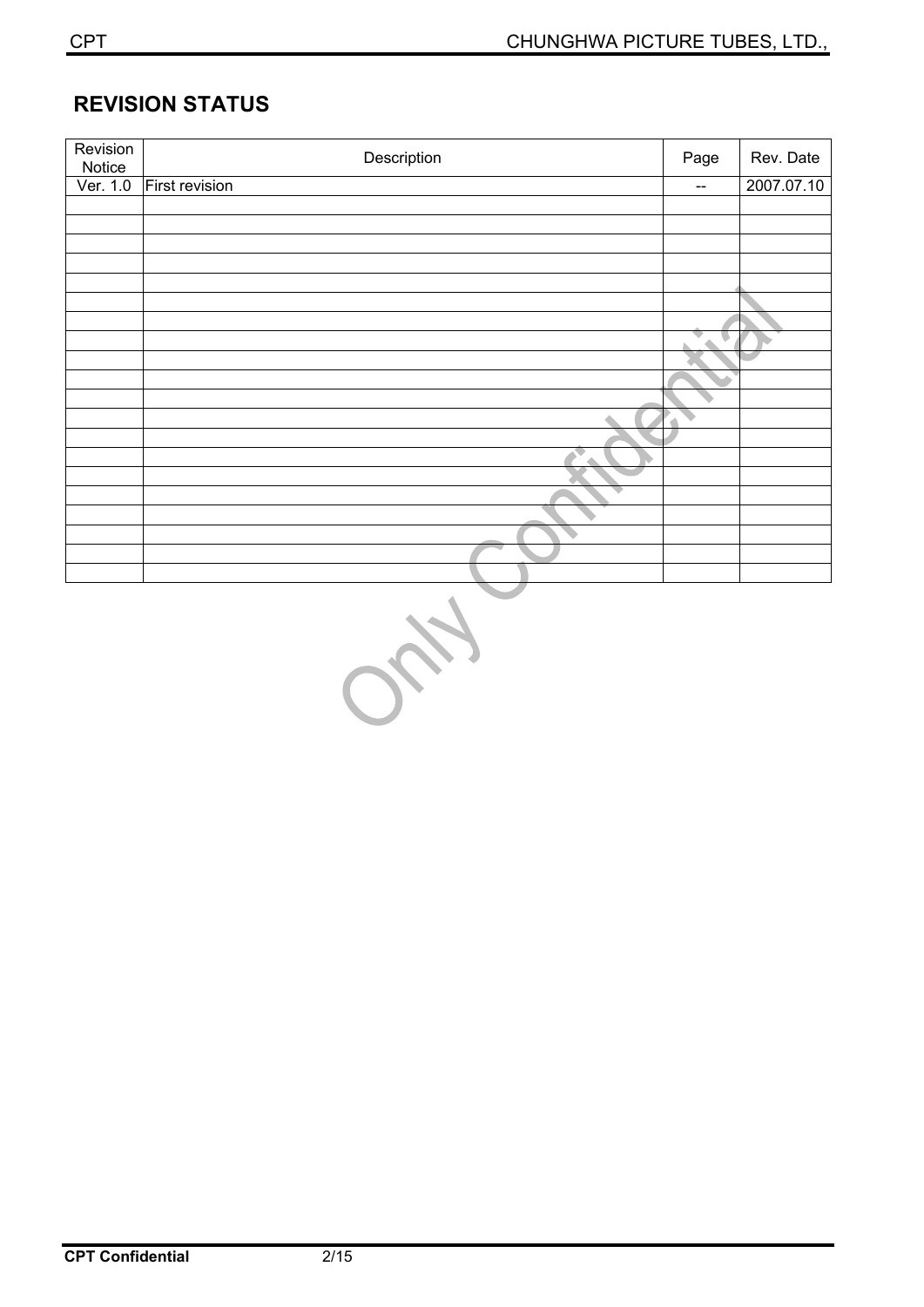# **CONTENTS**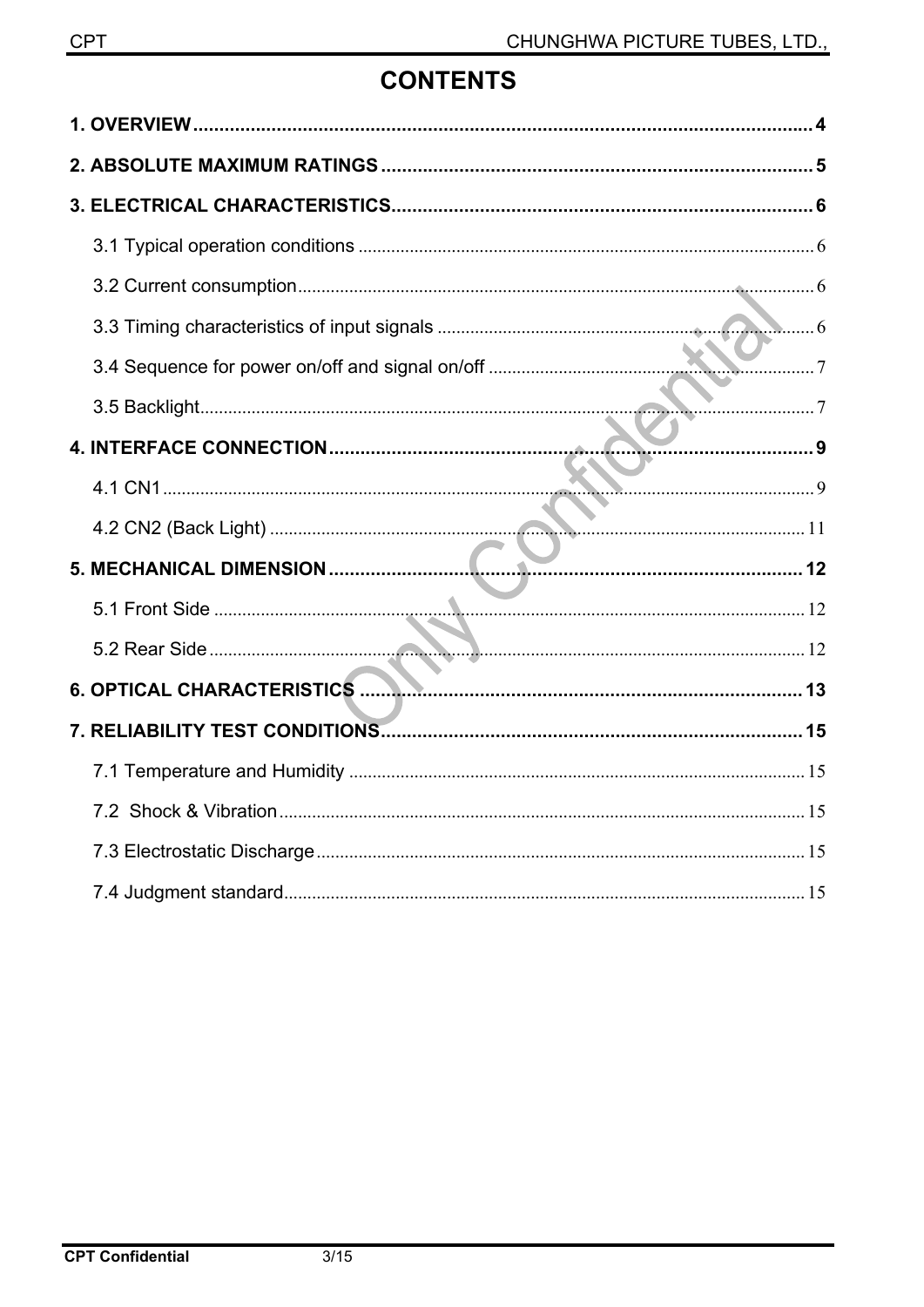# **1. OVERVIEW**

CLAA090JB02CW is 9" color TFT-LCD (Thin Film Transistor Liquid Crystal Display) module composed of LCD panel, driver ICs and backlight. By applying 640×220 images are displayed on the 9" diagonal screen. Inverter for backlight is not included in this module. General specification are summarized in the following table:

| <b>ITEM</b>                    | <b>SPECIFICATION</b>          |  |  |  |  |
|--------------------------------|-------------------------------|--|--|--|--|
| Display Area (mm)              | $202.56(H) \times 105.27(V)$  |  |  |  |  |
| Number of Pixels               | 640 (H)x3(RGB) × 220(V)       |  |  |  |  |
| Pixel Pitch (mm)               | $0.1055(H) \times 0.4785(V)$  |  |  |  |  |
| <b>Color Pixel Arrangement</b> | RGB vertical stripe           |  |  |  |  |
| <b>Display Mode</b>            | Normally white, TN            |  |  |  |  |
| Number of Colors               | Full color                    |  |  |  |  |
| Optimum Viewing Angle          | 6 o'clock                     |  |  |  |  |
| Brightness (cd/m^2)            | 250nit(min)/300nit(typ)       |  |  |  |  |
| <b>Contrast Ratio</b>          | 350:1(typ)                    |  |  |  |  |
| Response Time (ms)             | $30$ (typ)                    |  |  |  |  |
| <b>Viewing Angle</b>           | 120 degree (Horizontal.)      |  |  |  |  |
|                                | 110 degree (Vertical)         |  |  |  |  |
| Power Consumption              | 4.2W(typ.)                    |  |  |  |  |
| Module Size (mm)               | 219.4 (W)x 120.8(H) x 6.55(D) |  |  |  |  |
| Module Weight (g)              | 300g(typ.)                    |  |  |  |  |
| <b>Backlight Unit</b>          | <b>CCFL</b>                   |  |  |  |  |
| Surface Treatment              | Anti-Glare, 3H                |  |  |  |  |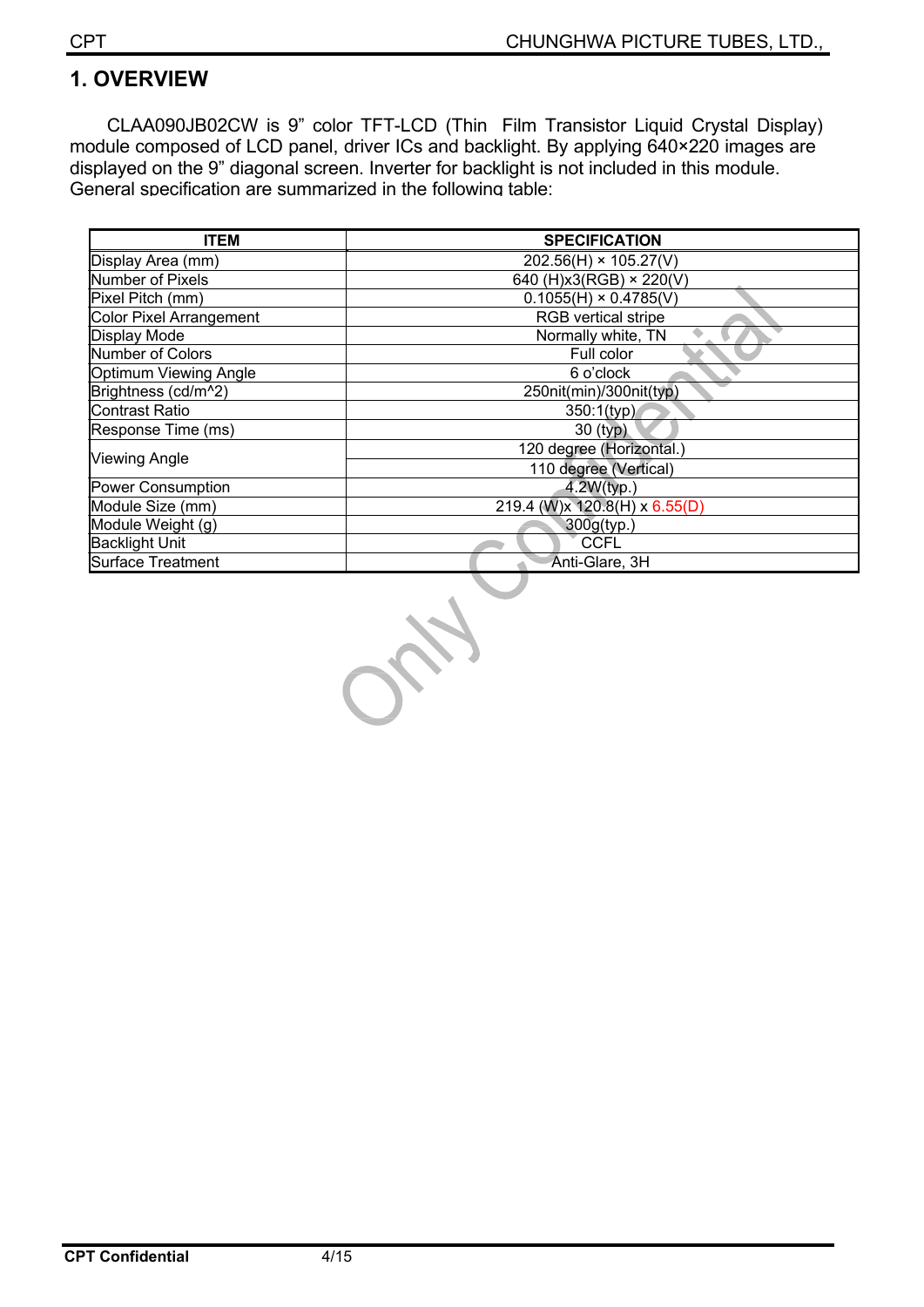# **2. ABSOLUTE MAXIMUM RATINGS**

The following are maximun values which, if exceeded, may cause faulty operation or damage to the unit.

| <b>ITEM</b>                               | <b>SYMBOL</b>              | MIN.   | MAX.           | <b>UNIT</b>          | <b>NOTE</b>       |
|-------------------------------------------|----------------------------|--------|----------------|----------------------|-------------------|
|                                           | <b>VCC</b>                 | $-0.3$ | 7.0            | v                    | $GND=0$           |
| Power Supply Voltage For LCD              | <b>AVDD</b>                | $-0.3$ | $\overline{7}$ | v                    | AVSS=0            |
|                                           | <b>VGH</b>                 | $-0.3$ | 25             | v                    | $GND=0$           |
|                                           | <b>VGL</b>                 | $-15$  | 0.3            | $\vee$               | $GND=0$           |
| Input Voltage                             | Vi                         | $-0.2$ | $AVDD+0.2$     |                      | Note <sub>2</sub> |
|                                           | VI                         | $-0.3$ | $VCC+0.3$      | V.                   | Note <sub>3</sub> |
| <b>Static Electricity</b>                 | <b>VESDt</b>               | $-200$ | $+200$         | V.                   | Note1             |
|                                           | <b>VESDc</b>               | -15K   | +15K           | V                    |                   |
| <b>Operating Temperature (Enviroment)</b> | $\Gamma_{\text{op}}$       | -30    | 85             | $^{\circ}$ C         | Note 4            |
| <b>Storge Temperature</b>                 | ${\mathsf T}_{\text{stg}}$ | -40    | 95             | $\mathrm{C}^{\circ}$ | Note 4            |
| Lamp Voltage                              | $V_L$                      |        | 825            | Vrms                 |                   |
| Lamp Current                              | IL.                        | 4      | $\overline{z}$ | mVrms                | Note 5            |
| Lamp Frequency                            | $F_1$                      | 40     | 80             | kHz                  |                   |
|                                           | ${\sf T}_{\sf D}$          |        | 1              | Sec.                 | Note 6            |

[Note]

Note1: Test Condition: IEC 61000-4-2

VESDc : Contact discharge to input connector

VESDm: Contact discharge to module ∘

Note2: Analog input voltage VR, VG, VB.

Note 3: Logical signal STHL, STHR, OEH, L/R, CPH1~CPH3, STVD, STVU, OEV, CKV, U/D.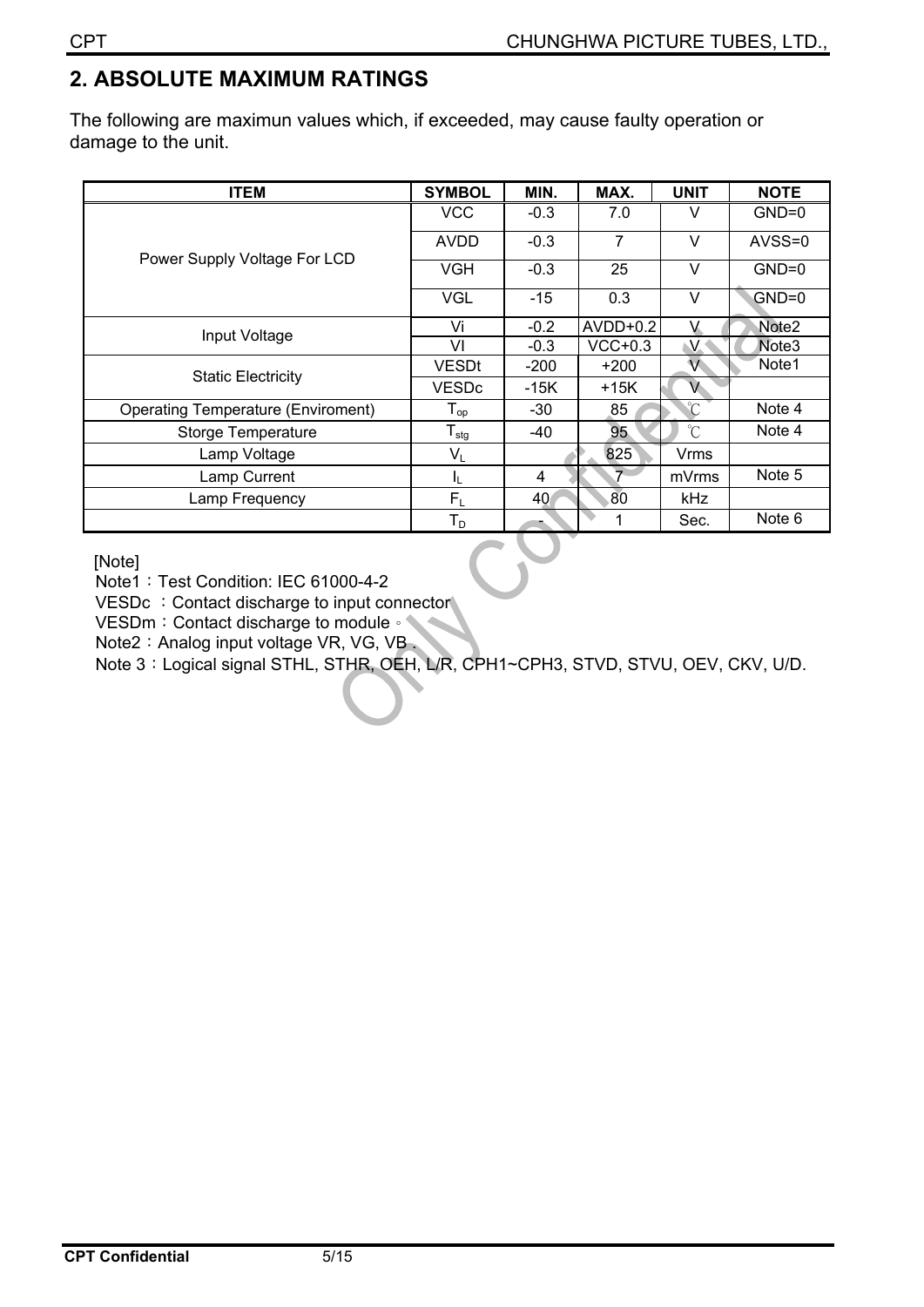# **3. ELECTRICAL CHARACTERISTICS**

3.1 Typical operation conditions ( GND = Avss = 0V )

 $\mathsf{T}_\mathsf{2}=\mathsf{25}\overset{\circ}{\cap}$ 

|                                  |               |            |                          |            |             | ، ∪ ت∠−µ ا          |
|----------------------------------|---------------|------------|--------------------------|------------|-------------|---------------------|
| <b>ITEM</b>                      | <b>SYMBOL</b> | <b>MIN</b> | <b>TYP</b>               | <b>MAX</b> | <b>UNIT</b> | <b>NOTE</b>         |
| Power Supply Voltage             | <b>VCC</b>    | 3          | 5                        | 5.5        | V           |                     |
|                                  | <b>AVDD</b>   | 4.5        | 5                        | 5.5        | V           |                     |
|                                  | VGH           | 17         | 18                       | 19         | V           |                     |
|                                  | VGL           | $-7$       | -6                       | -5         | V           |                     |
|                                  | ViA           | 0.4        | $\overline{\phantom{a}}$ | AVDD-0.4   | V           | Note1               |
| Signal Amplitude<br>(VR, VG, VB) | ViAC          |            | 4                        |            | v           | Note1               |
|                                  | <b>ViDC</b>   |            | AVDD/2                   |            | v           | Note <sub>1</sub>   |
| <b>VCOM</b>                      | <b>VCAC</b>   | 4          | 5.6                      | 6.5        | $Vp-p$      | Note <sub>1,2</sub> |
|                                  | <b>VCDC</b>   | 1.8        | 2.0                      | 2.2        |             | Note1,3             |
| Input Signal Voltage             | VIH           | 0.7VCC     | $\overline{\phantom{a}}$ | <b>VCC</b> |             | Note4               |
|                                  | VIL           |            |                          | 0.3VCC     | $\sqrt{ }$  |                     |

[Note]

Note1: Please refer to VCM-RGB diagram

Note2: Brightness level is adjusted by varying this amplitude  $V_{CAC}$ 

Note3: Please adjust  $V_{CDC}$  to make the flicker level be minimum.

Note4: logical signal STHL,STHR,OEH,L/R,CPH1~CPH3,STVD,STVU,OEV,CKV,U/D

#### 3.2 Current consumption (GND = Avss = 0V )

| <b>ITEM</b>   | <b>SYMBOL</b> | <b>CONDITION</b> | <b>MIN</b> | <b>TYP</b> | <b>MAX</b> | <b>UNIT</b> | <b>NOTE</b> |
|---------------|---------------|------------------|------------|------------|------------|-------------|-------------|
|               | IGH           | $VGH = 18V$      |            | 0.12       |            | mA          |             |
|               | <b>IGL</b>    | $VGL = -6V$      |            | 0.45       |            | mA          |             |
| Drive Current | ICC           | $VCC = 5V$       |            | 2.5        | 4.5        | mA          |             |
|               | <b>IDD</b>    | $AVDD = 5V$      |            |            | 24         | mA          |             |

### 3.3 Timing characteristics of input signals

| <b>CHARACTERISTICS</b>                          | <b>SYMBOL</b>                          | <b>MIN</b>     | <b>TYP</b>     | <b>MAX</b>                   | <b>UNIT</b> | <b>NOTE</b> |
|-------------------------------------------------|----------------------------------------|----------------|----------------|------------------------------|-------------|-------------|
| 1 Field scanning period                         | ${\sf T}_{\sf IV}$                     | $\blacksquare$ | 262.5          | $\overline{\phantom{0}}$     | н           |             |
| 1 Line scanning period                          | $\mathsf{T}_{\mathsf{IH}}$             |                | 66.52          |                              | μs          |             |
| Source driver operating frequency               | $F_{\text{OP}}$                        |                | 11.5           |                              | <b>MHz</b>  |             |
| CLK pulse width                                 | $\mathsf{T}_{\mathsf{\underline{CW}}}$ | 100            | 104            | 108                          | ns          |             |
| CLK pulse high period                           | Т <sub>сwн</sub>                       | 40             | 50             | 60                           | ns          |             |
| CLK pulse low period                            | $T_{\underline{\text{CWL}}}$           | 40             | 50             | 60                           | ns          |             |
| CLK pulse delay                                 | TC12<br>TC23<br><b>TC31</b>            | 32.5           | 35.1           | 38.2                         | ns          | CPH1~CPH3   |
| STH start pulse width                           | ${\sf T}_{\underline{{\sf STH}}}$      | 30             | 85.3           | $\blacksquare$               | ns          | STHR, STHL  |
| STH start pulse setup time                      | $T_{\scriptstyle\text{SUH}}$           | 20             | 55.7           |                              | ns          | STHR, STHL  |
| STH start pulse hold time                       | $T_{HDH}$                              | 10             | 28.8           |                              | ns          | STHR, STHL  |
| OEH output enable pulse width                   | $T_{OH}$                               | 1.5            | $\overline{2}$ | 2.5                          | μs          | OEH         |
| Sample and hold disable time OEH&<br><b>STH</b> | $T_{\text{OEH-STH}}$                   |                | 8.2            |                              | μs          | OEH-STH     |
| CLKV pulse width                                | T <sub>CKVW</sub>                      | 5              | 63.5           | $\blacksquare$               | μs          | <b>CKV</b>  |
| CLKV pulse high period                          | $T_{\text{CKVH}}$                      | 2.5            | 16.5           |                              | μs          | <b>CKV</b>  |
| CLKV pulse low period                           | $T_{CKVL}$                             | 2.5            | 47             |                              | μs          | <b>CKV</b>  |
| STV start pulse width                           | ${\sf T}_{\sf STV}$                    | 5              | 63.5           |                              | μs          | STVD, STVU  |
| STV start pulse setup time                      | ${\sf T}_{\sf SUV}$                    | 2.5            | 48             | $\qquad \qquad \blacksquare$ | μs          | STVD, STVU  |
| STV start pulse hold time                       | $\mathsf{T}_{\text{HDV}}$              | 2.5            | 15.5           | $\overline{\phantom{a}}$     | μs          | STVD, STVU  |

[Note1] 1. High level of source driver and gate driver logic signal are 70%

2. Low level of source driver and gate driver logic signal are 30%

[Note2] Please refer to Horizontal Timing sequence.and Vertical Timing sequence diagram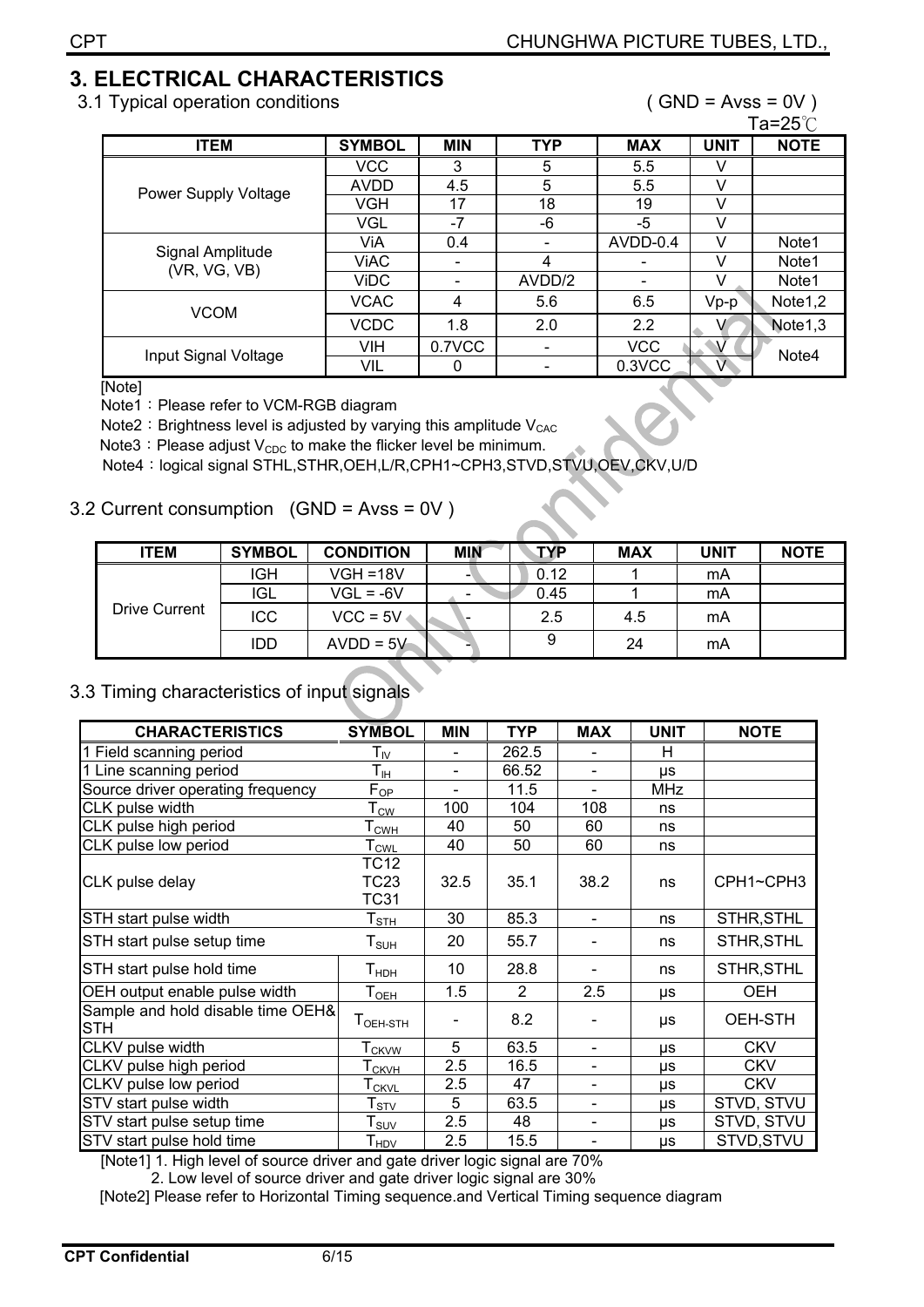



#### 3.5 Backlight

|                       |                           |               |              |      |      |             | Ta=25 $°C$  |
|-----------------------|---------------------------|---------------|--------------|------|------|-------------|-------------|
| <b>ITEM</b>           |                           | <b>SYMBOL</b> | MIN.         | TYP. | MAX. | <b>UNIT</b> | <b>Note</b> |
| Lamp Voltage (IL=6mA) |                           | Vι            | 617          | 685  | 754  |             | $*1$        |
| Lamp Current          |                           |               | 5.5          |      | 6.5  | mA          | $*1)*2)$    |
| Inverter Frequency    |                           | $F_L$         | $40^{\circ}$ |      | 80   | kHz         | $*1)*3)$    |
| Lamp life time *1)    |                           | Life L        | 15000        |      |      | hr          | $*1)*4)$    |
| <b>Starting Lamp</b>  | Ta=0 $^{\circ}\textrm{C}$ | Vs            |              |      | 1530 | v           | $*1)*5*6$   |
| Voltage               | Ta=25 $°C$                |               |              |      | 1180 |             |             |

[Note]

\*1) The time that module luminance reduced to 50% of initial value, Base on Ta=25°C,  $I_L$ =6mA continuous.

\*2) "Life time" is defined as the lamp brightness decrease to 50% original brightness at  $I<sub>L</sub> = 6.0$ mA, continuous lighting, Ta=25

\*3) For starting the backlight unit,the output voltage of DC/AC's transformer should be larger than the maximum lamp starting voltage.

\*4) If the driving waveform of Lamp is asymmetric, the distribution of mercury inside the lamp tube will become unequally or will deplete the Ar gas in it. Then it may cause the abnormal phenomenon of lightingup. Therefore, designers have to try their best to for fill the conditions under the inverter designing-stage

as

below :



The ratio of wave height  $\frac{1}{2}$   $\frac{1}{2}$  ±10%



 $B:$  The ratio of wave height = Ip (or I-p) / Irms

\*5) Frequency in this range can make the characterisitics of electric and optics maintain in +/- 10% except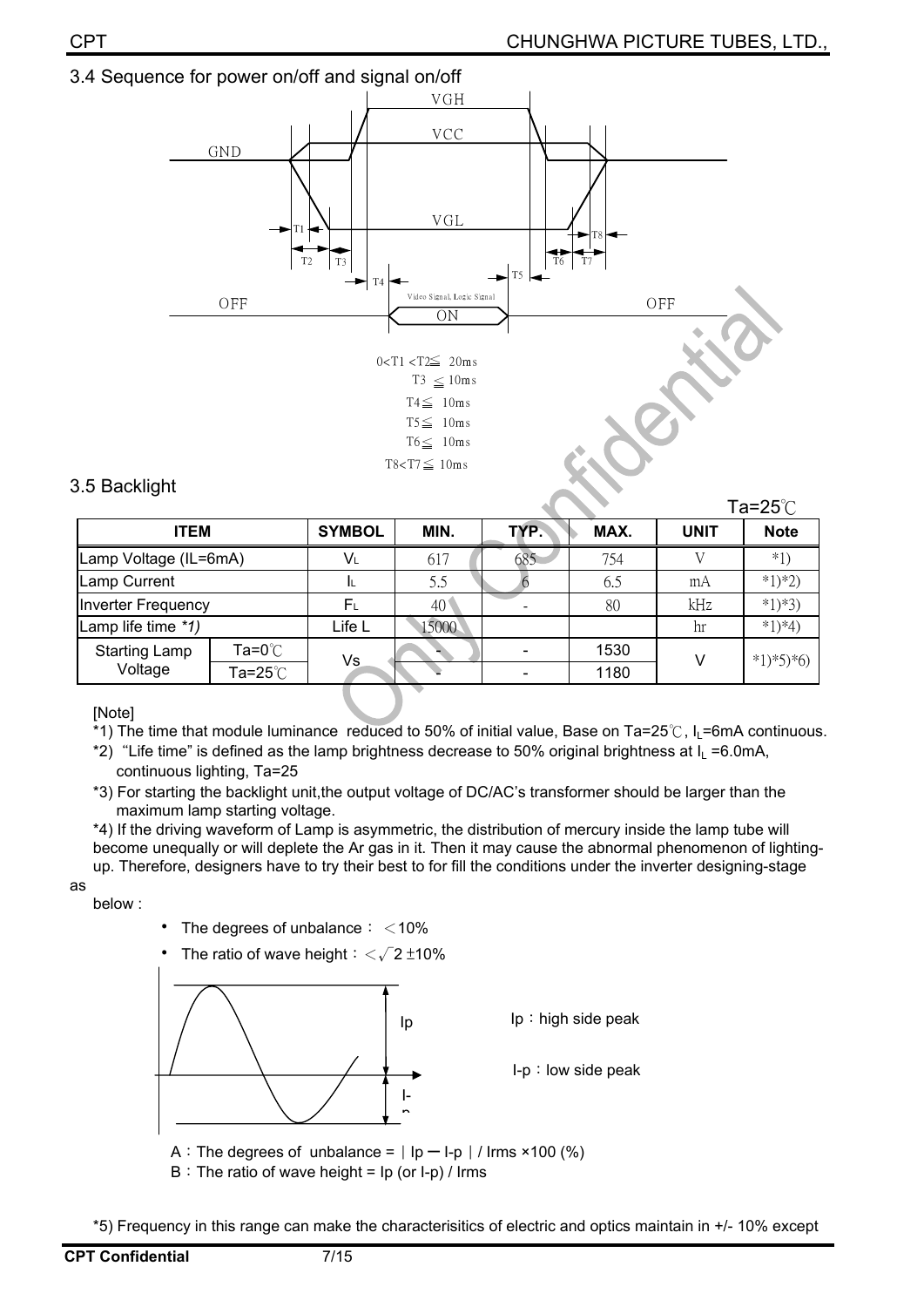hue.Lamp frequency of inverter may produce interference with horizontal synchronous frequency,and this may cause horizontal beat on the display.Therefore, please adjust lamp frequency, and keep inverter as far

from module as possible or use electronic shielding between inverter and module to avoid the interference.

Compter tig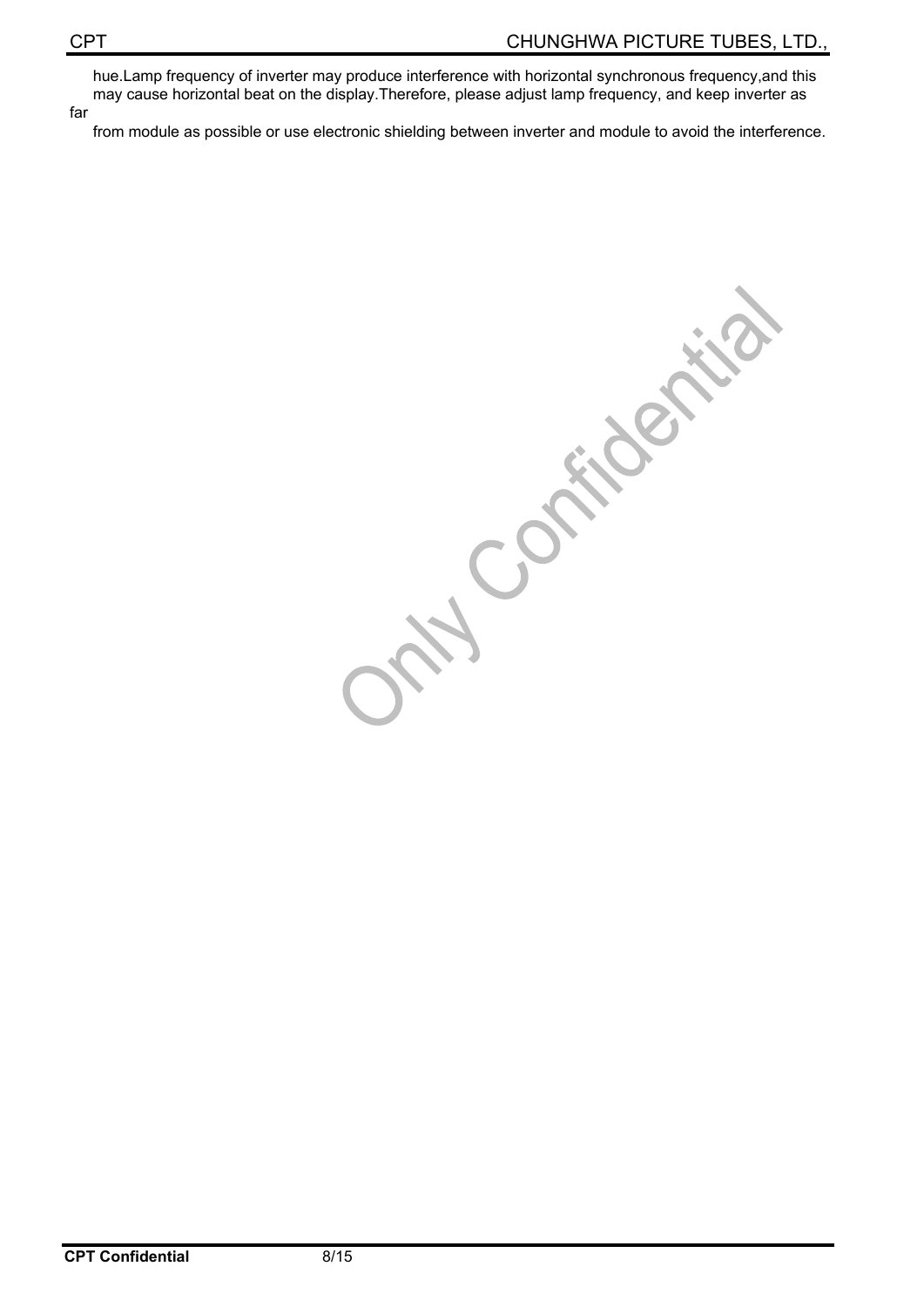### **4. INTERFACE CONNECTION**

#### 4.1 CN1

| Pin No.         | <b>SYMBOL</b>            | I/O | <b>FUNCTION</b>                                       | <b>NOTE</b> |
|-----------------|--------------------------|-----|-------------------------------------------------------|-------------|
| 1               | <b>GND</b>               |     | Digital ground pin for Gate driver                    |             |
| $\overline{2}$  | <b>VCC</b>               |     | Supply power for gate digital circuit                 |             |
| $\overline{3}$  | <b>VGL</b>               |     | Gate driver negative voltage                          |             |
| 4               | <b>VGH</b>               |     | Gate driver positive voltage                          |             |
| $\overline{5}$  | <b>STVD</b>              | I/O | Gate scanning start signal                            | Note 1      |
| 6               | <b>STVU</b>              | 1/O | Gate scanning start signal                            | Note 1      |
| 7               | <b>CKV</b>               |     | Gate driver scanning clock pulse                      |             |
| 8               | U/D                      |     | Up/Down scanning change                               | Note 1      |
| 9               | <b>OEV</b>               |     | Gate driver output enable                             |             |
| 10              | <b>VCOM</b>              |     | Voltage applied to color filter substrate             |             |
| 11              | <b>VCOM</b>              |     | Voltage applied to color filter substrate             |             |
| 12              | L/R                      |     | Left / Right scanning change                          | Note 2      |
| 13              | <b>MOD</b>               |     | Sampling mode change (H: Simultaneous, L: Sequential) | Note 3      |
| 14              | <b>OEH</b>               |     | Source driver output enable                           |             |
| 15              | <b>STHL</b>              | I/O | Source scanning start signal                          | Note 2      |
| 16              | <b>STHR</b>              | I/O | Source scanning start signal                          | Note 2      |
| 17              | CPH <sub>3</sub>         |     | Source driver clock input 3                           |             |
| 18              | CPH <sub>2</sub>         |     | Source driver clock input 2                           |             |
| 19              | CHP1                     |     | Source driver clock input 1                           |             |
| 20              | <b>VCC</b>               |     | Supply power for source digital circuit               |             |
| $\overline{21}$ | <b>GND</b>               |     | Digital ground pin for source driver                  |             |
| 22              | VR.                      |     | Red video signal                                      |             |
| 23              | VG                       |     | Green video signal                                    |             |
| $\overline{24}$ | $\overline{\mathsf{VB}}$ |     | Blue video signal                                     |             |
| 25              | <b>AVDD</b>              |     | Supply power for analog circuit                       |             |
| 26              | <b>AVSS</b>              |     | Analog ground pin                                     |             |

Note1: The function of STVD and STVU is changed as follows by the U/D terminal (up/down scanning)

| J/D    | STVD                 | STVU          |
|--------|----------------------|---------------|
| H(VCC) | Signal Input         | Signal Output |
| (GND)  | <b>Signal Output</b> | Signal Input  |

Note2: The function of STHR and STHL is changed as follows by the L/R terminal(right/left scanning)

| /R     | STHL                 | STHR          |
|--------|----------------------|---------------|
| H(VCC) | Signal Input         | Signal Output |
| L(GND' | <b>Signal Output</b> | Signal Input  |

Note3: MOD=H:Simultaneous sampling (Set CPH2 and CPH3 to GND) MOD=L:Sequential sampling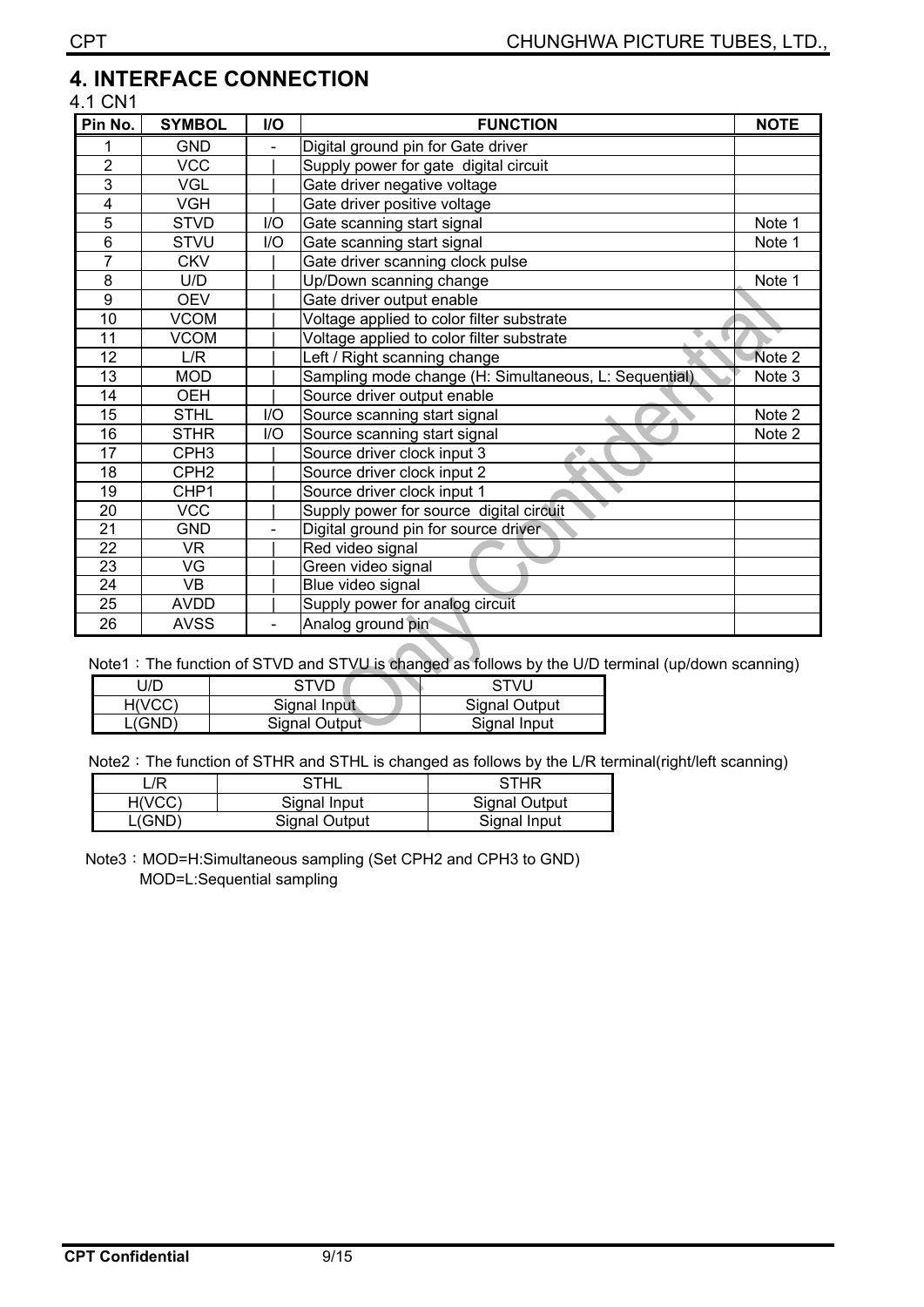![](_page_9_Figure_2.jpeg)

Fig.4 Horizontal Timing sequence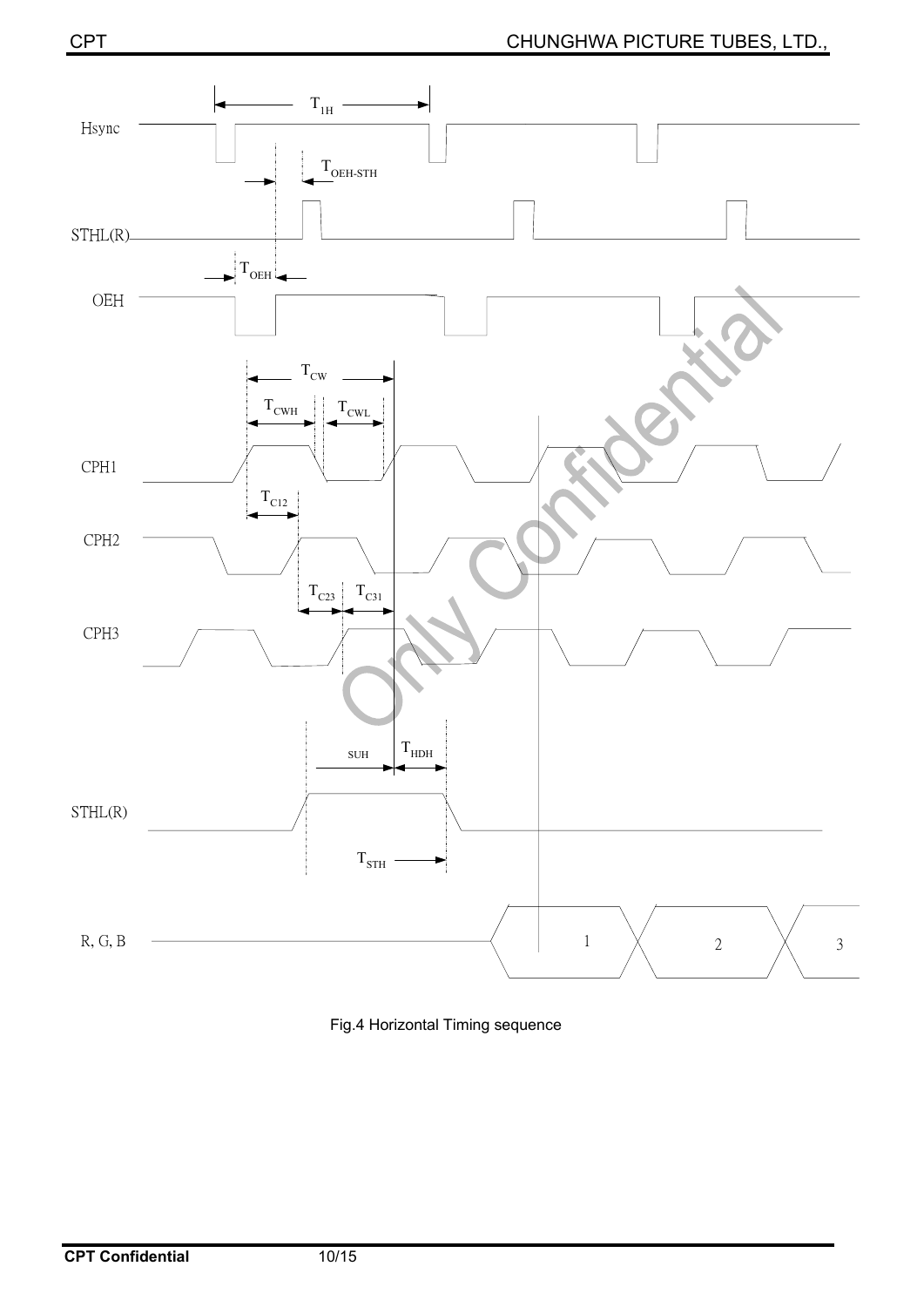![](_page_10_Figure_1.jpeg)

4.2 CN2 (Back Light) Backlight-side connector: BHSR-02VS-1 (JST made)

| Pin No.                   | <b>SYMBOL</b> | <b>FUNCTION</b>     |
|---------------------------|---------------|---------------------|
|                           |               | VBLH (High voltage) |
|                           |               | VBLL (Low voltage)  |
| `Noto]<br>ו/ר ו וס/ ט וס/ |               |                     |

[Note]: VBLH-VBLL=VL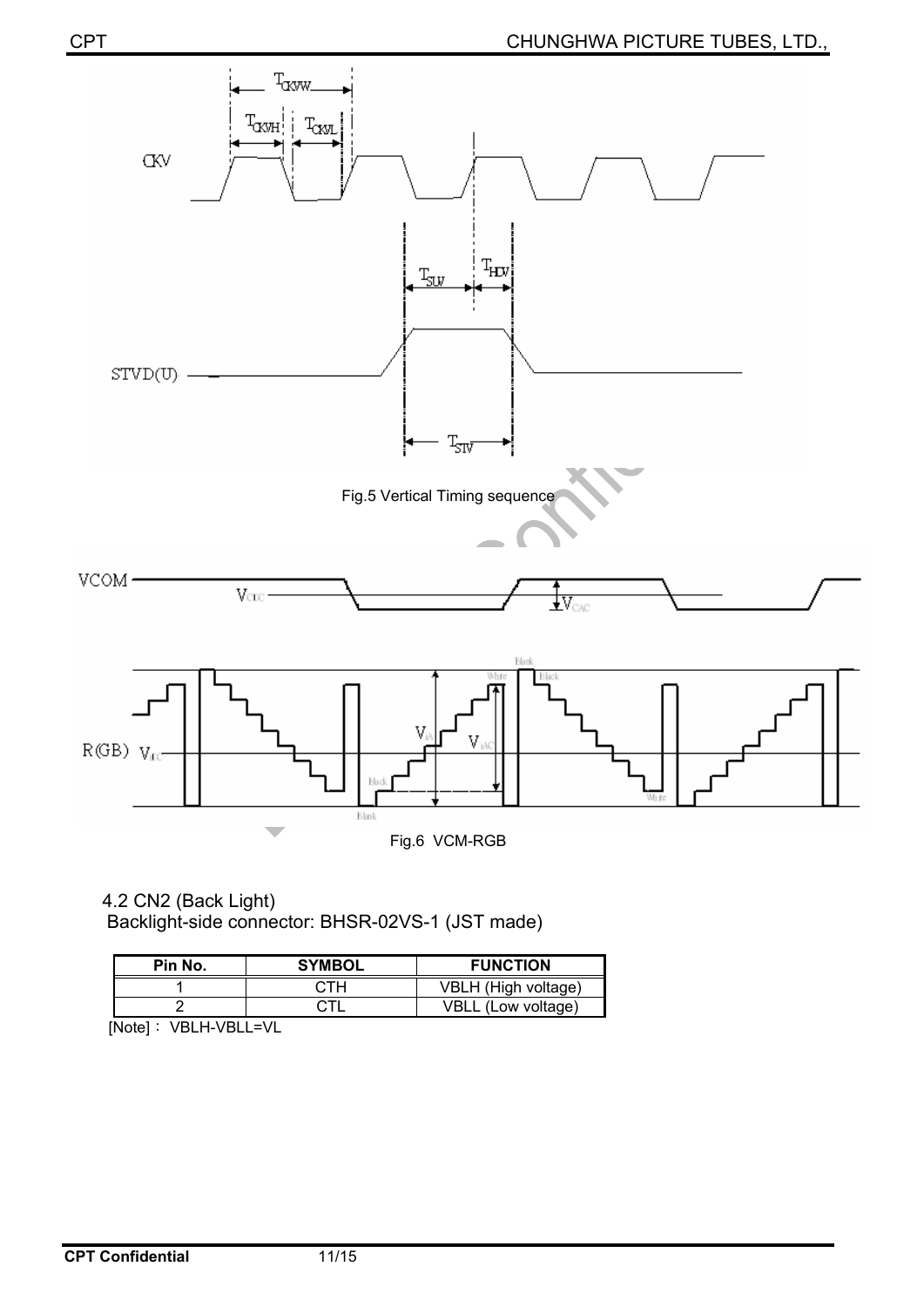# **5. MECHANICAL DIMENSION**

#### 5.1 Front Side [Unit : mm]

![](_page_11_Figure_4.jpeg)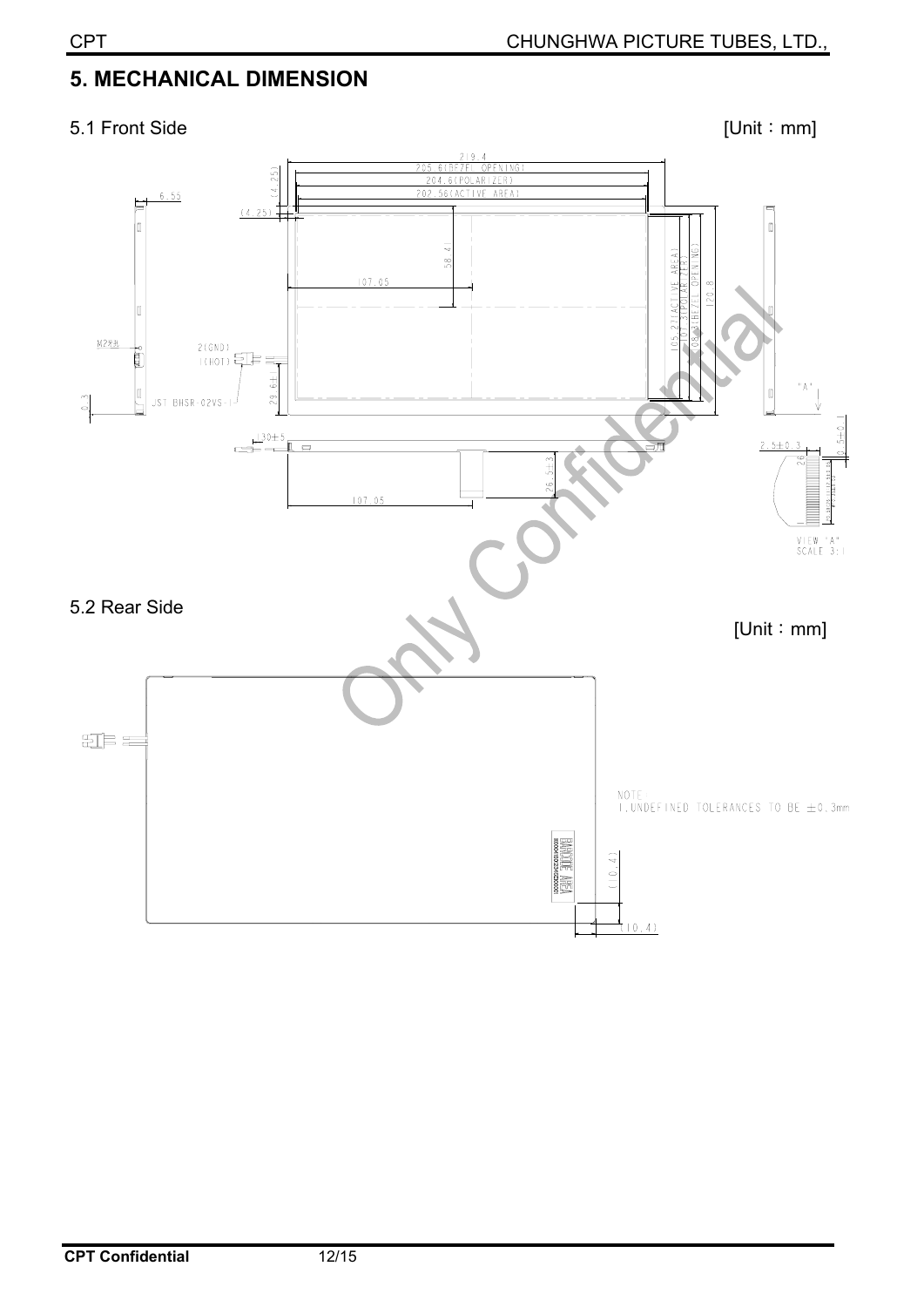# **6. OPTICAL CHARACTERISTICS**

Ta = 25°C, VCC=3.3V

| <b>ITEM</b>                 |             | <b>SYMBOL</b> | <b>CONDITION</b>       | MIN.           | TYP.           | MAX.           | <b>UNIT</b>     |
|-----------------------------|-------------|---------------|------------------------|----------------|----------------|----------------|-----------------|
| Contrast                    |             | CR            | $*1)$                  | 300            | 350            |                |                 |
| Luminance (CEN)             |             | L             | $*1)$                  | 250            | 300            |                | $\text{cd/m}^2$ |
| <b>Luminance Uniformity</b> |             | ΔL            | $*2)$                  | 70             | 80             |                | $\frac{0}{0}$   |
| <b>Response Time</b>        |             | T             | *4)                    | --             | 30             | 35             | ms              |
| View angle                  | Horizontal  | $\psi^*3)$    | $CR \ge 10$<br>Point-5 | 110            | 120            |                | $\circ$         |
|                             | Vertical    | $\theta$ *3)  |                        | 100            | 110            |                |                 |
| Color<br>Coordinate         | White       | x<br>у        | Point-5                | 0.283<br>0.299 | 0.313<br>0.329 | 0.343<br>0.359 |                 |
|                             | Red         | X<br>у        | Point-5                | 0.552<br>0.285 | 0.582<br>0.315 | 0.612<br>0.345 |                 |
|                             | Green       | X<br>۷        | Point-5                | 0.275<br>0.548 | 0.305<br>0.578 | 0.335<br>0.608 |                 |
|                             | <b>Blue</b> | X<br>у        | Point-5                | 0.121<br>0.099 | 0.151<br>0.129 | 0.181<br>0.159 |                 |

[Note]

 $\bullet$  These items are measured by BM-5A (TOPCON) in the dark room (no ambient light), viewing cone = 2 $\degree$ , VCC=3.3V, I<sub>L</sub>=6mA, Inverter= EMAX PLCD0607101C(57kHz)

![](_page_12_Figure_6.jpeg)

#### \*1) Definition of contrast ratio

Measure contrast ratio on the #5 points (refer to figure1) . Contrast ratio is calculated with the following formula : Contrast Ratio (CR)= (White) Luminance of ON ÷ (Black) Luminance of OFF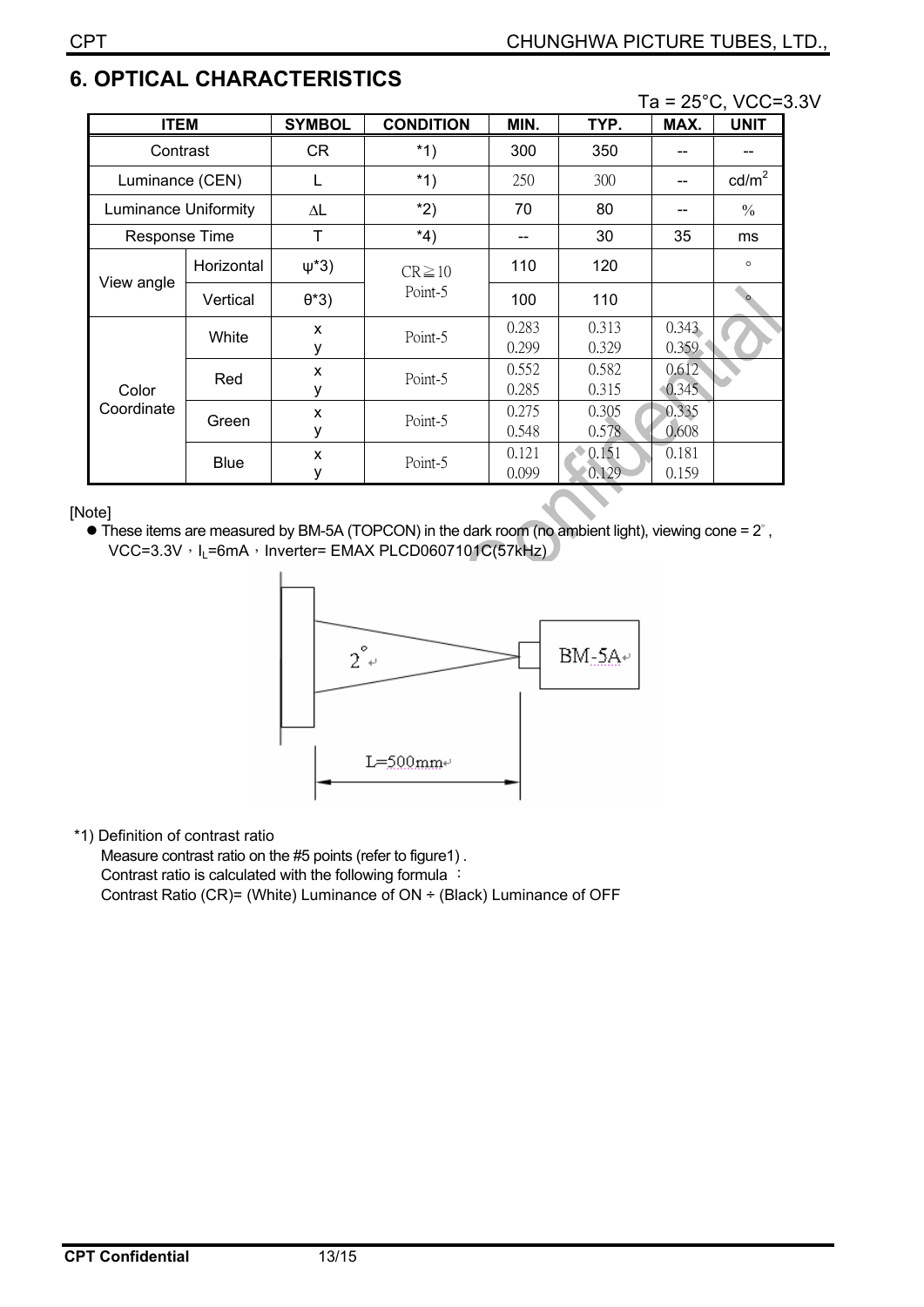#### \*2) Definition of Luminance Uniformity:

![](_page_13_Figure_3.jpeg)

![](_page_13_Figure_4.jpeg)

Fig.2 Definition of Viewing Angle

\*4) Definition of Response Time.

The response time is defined as the time interval between the 10% and 90% amplitudes.Refer to figure 3 as below.

![](_page_13_Figure_8.jpeg)

Fig.3 Definition of Response Time